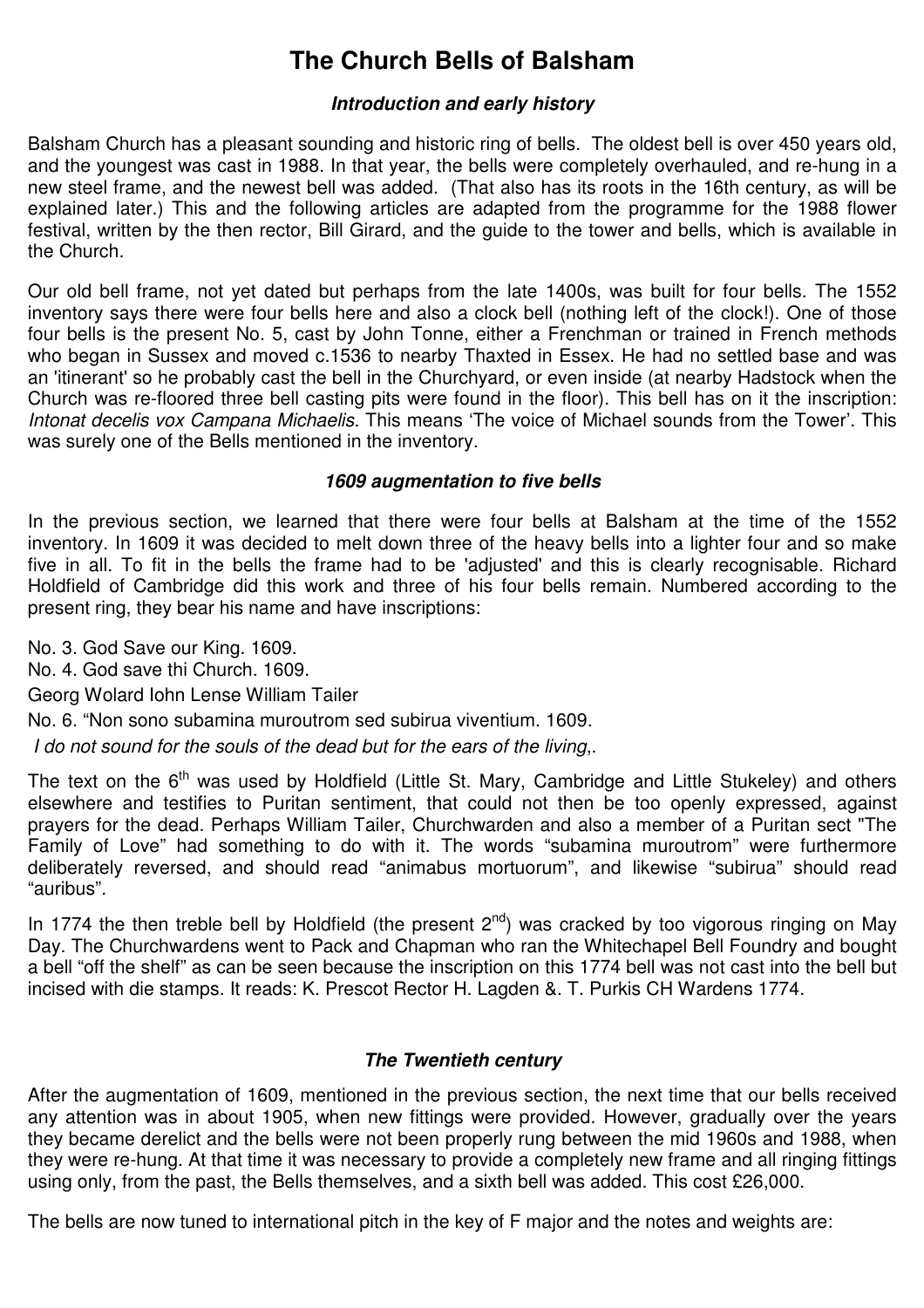| 1, Treble | I) | 4 <sub>cwt</sub> | 3qtr             | 21 <sub>lb</sub>  |
|-----------|----|------------------|------------------|-------------------|
| 2,        | C  | 4 <sub>cwt</sub> | 3qtr             | 11 <sub>1</sub>   |
| 3,        | в  | 6 <sub>cwt</sub> | 0 <sub>atr</sub> | 6 <sub>lb</sub>   |
| 4,        | A  | 8 <sub>cwt</sub> | 1 <sub>gtr</sub> | 25 <sub>1</sub> b |
| 5,        | G  | 11cwt 2gtr       | 5lb              |                   |
| 6, Tenor  | F  | 13cwt 0qtr       | 14 <sub>lb</sub> |                   |

A detachment of Royal Engineers from Waterbeach removed the bells, which were then taken to Whitechapel Bell Foundry in London by Balsham Buildings. They also brought them, and the new bell and fittings, back in due course, and they were installed in a new frame by Trevor Bailey of Whitechapel Bell Foundry and Bill Girard, the Rector. Balsham Buildings also cut the end off one of the clapper flights, to rectify an error, which led to the clapper hitting the bell frame.



No 5 returning in 1988

The new installation was inaugurated by the Bishop of Ely at a special service in September 1988. A band of ringers was then formed, and first rang for service at Christmas that year. Even if there have not always been enough ringers for all six bells, bells have been rung for just about every Sunday morning service, and many others, since then.



**The new bell**

Bill Girard with the new treble